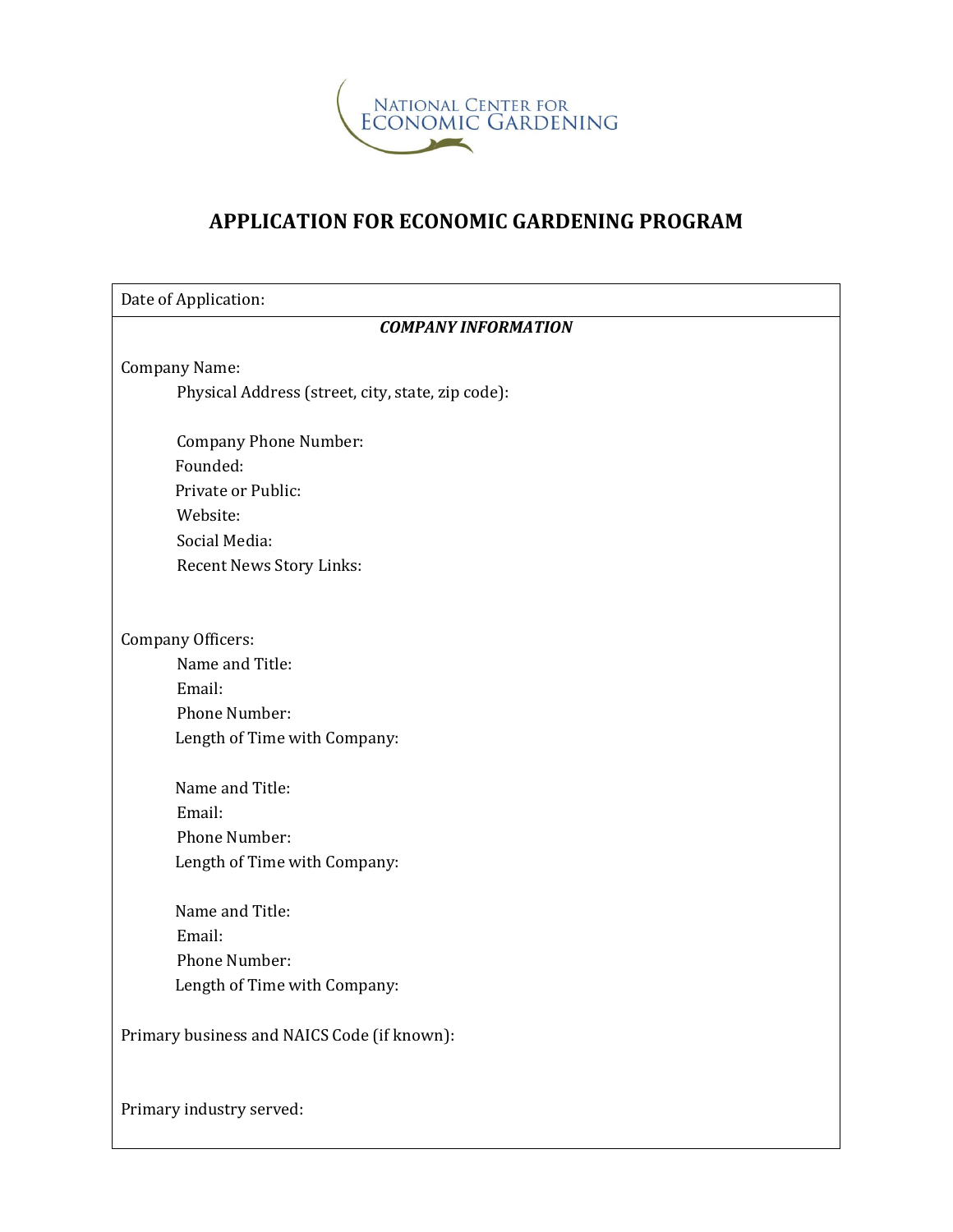| <b>QUALIFICATIONS FOR PROGRAM</b>                                                           |      |                |                              |  |  |
|---------------------------------------------------------------------------------------------|------|----------------|------------------------------|--|--|
|                                                                                             |      |                |                              |  |  |
| \$1-50 million in sales? $Yes$ No<br>10-100 employees? $\sqrt{Y}$ Yes $\sqrt{N}$            |      |                |                              |  |  |
|                                                                                             |      |                |                              |  |  |
|                                                                                             | Year | FTE* employees | <b>Annual Gross Revenues</b> |  |  |
|                                                                                             | 2017 |                |                              |  |  |
|                                                                                             | 2018 |                |                              |  |  |
|                                                                                             | 2019 |                |                              |  |  |
|                                                                                             | 2020 |                |                              |  |  |
|                                                                                             | 2021 |                |                              |  |  |
| <i>*FTE</i> = Full Time Equivalent (40 hours a week / full time + part time)                |      |                |                              |  |  |
|                                                                                             |      |                |                              |  |  |
| Sales primarily to external markets (outside region)?   Yes   No                            |      |                |                              |  |  |
| Is company 51% owned by a woman, minority, veteran or disabled person? $\Box$ Yes $\Box$ No |      |                |                              |  |  |
|                                                                                             |      |                |                              |  |  |
| Percent of employees located in Buffalo Niagara region:                                     |      |                |                              |  |  |
|                                                                                             |      |                |                              |  |  |

*\*\*Please feel free to include additional Word documents if additional space is needed\*\**

| How has your business been affected by the pandemic?                                          |  |  |  |
|-----------------------------------------------------------------------------------------------|--|--|--|
|                                                                                               |  |  |  |
|                                                                                               |  |  |  |
|                                                                                               |  |  |  |
|                                                                                               |  |  |  |
|                                                                                               |  |  |  |
|                                                                                               |  |  |  |
|                                                                                               |  |  |  |
| What keeps you up at night?                                                                   |  |  |  |
| (In other words, what bothers you most often, gives you the most stress about your business?) |  |  |  |
|                                                                                               |  |  |  |
|                                                                                               |  |  |  |
|                                                                                               |  |  |  |
|                                                                                               |  |  |  |
|                                                                                               |  |  |  |
|                                                                                               |  |  |  |
| If you could change one thing at your business, what would that be?                           |  |  |  |
|                                                                                               |  |  |  |
|                                                                                               |  |  |  |
|                                                                                               |  |  |  |
|                                                                                               |  |  |  |
|                                                                                               |  |  |  |
|                                                                                               |  |  |  |
|                                                                                               |  |  |  |
| What are your company's strengths?                                                            |  |  |  |
|                                                                                               |  |  |  |
|                                                                                               |  |  |  |
|                                                                                               |  |  |  |
|                                                                                               |  |  |  |
|                                                                                               |  |  |  |
|                                                                                               |  |  |  |
|                                                                                               |  |  |  |
|                                                                                               |  |  |  |
| What is the next big initiative for your organization?                                        |  |  |  |
|                                                                                               |  |  |  |
|                                                                                               |  |  |  |
|                                                                                               |  |  |  |
|                                                                                               |  |  |  |
|                                                                                               |  |  |  |

What is the most significant risk or threat to your business?